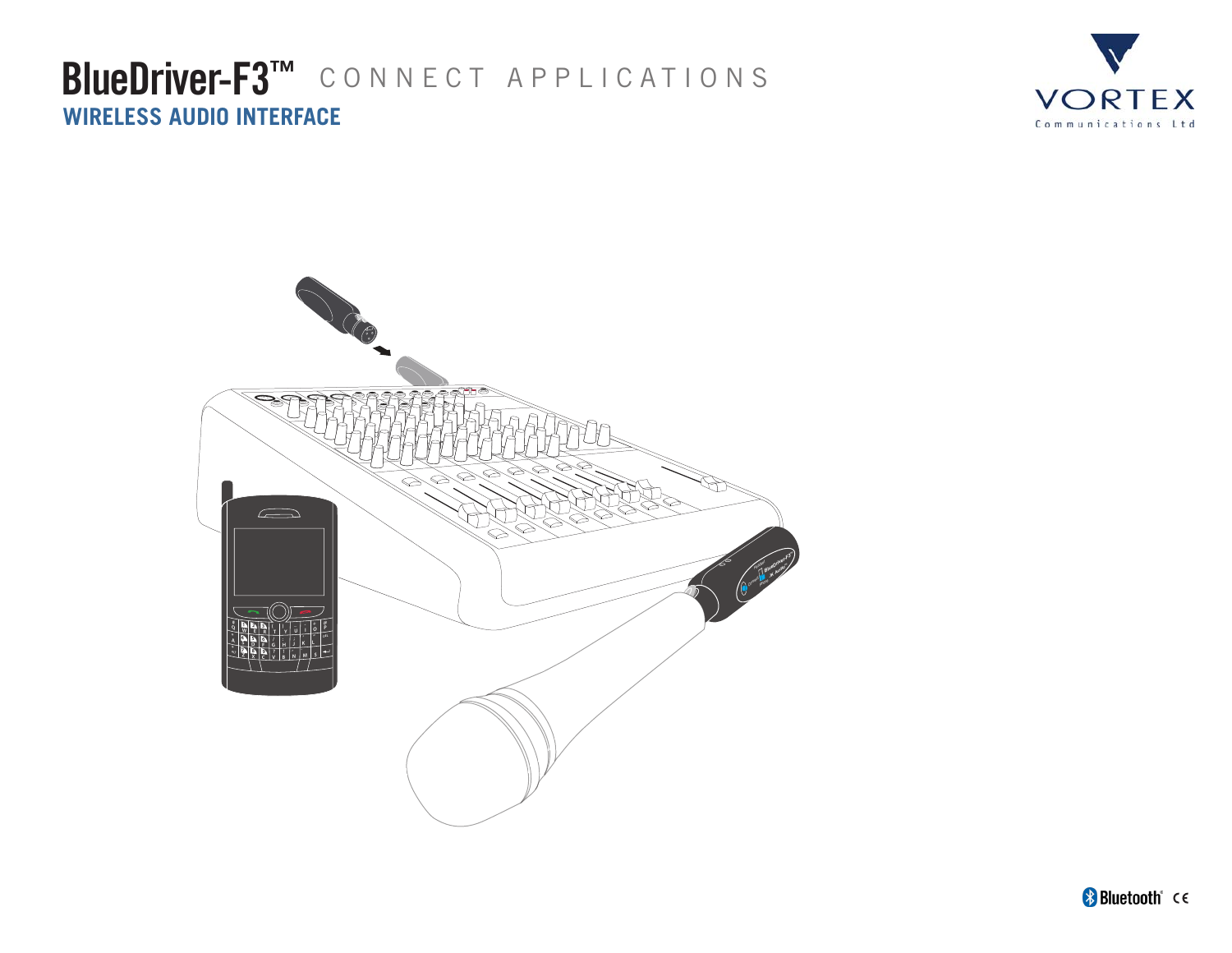### **BlueDriver-F3™** connect applications **WIRELESS AUDIO INTERFACE**





### 2 **BACKUP AUDIO FOR REMOTE BROADCASTS**

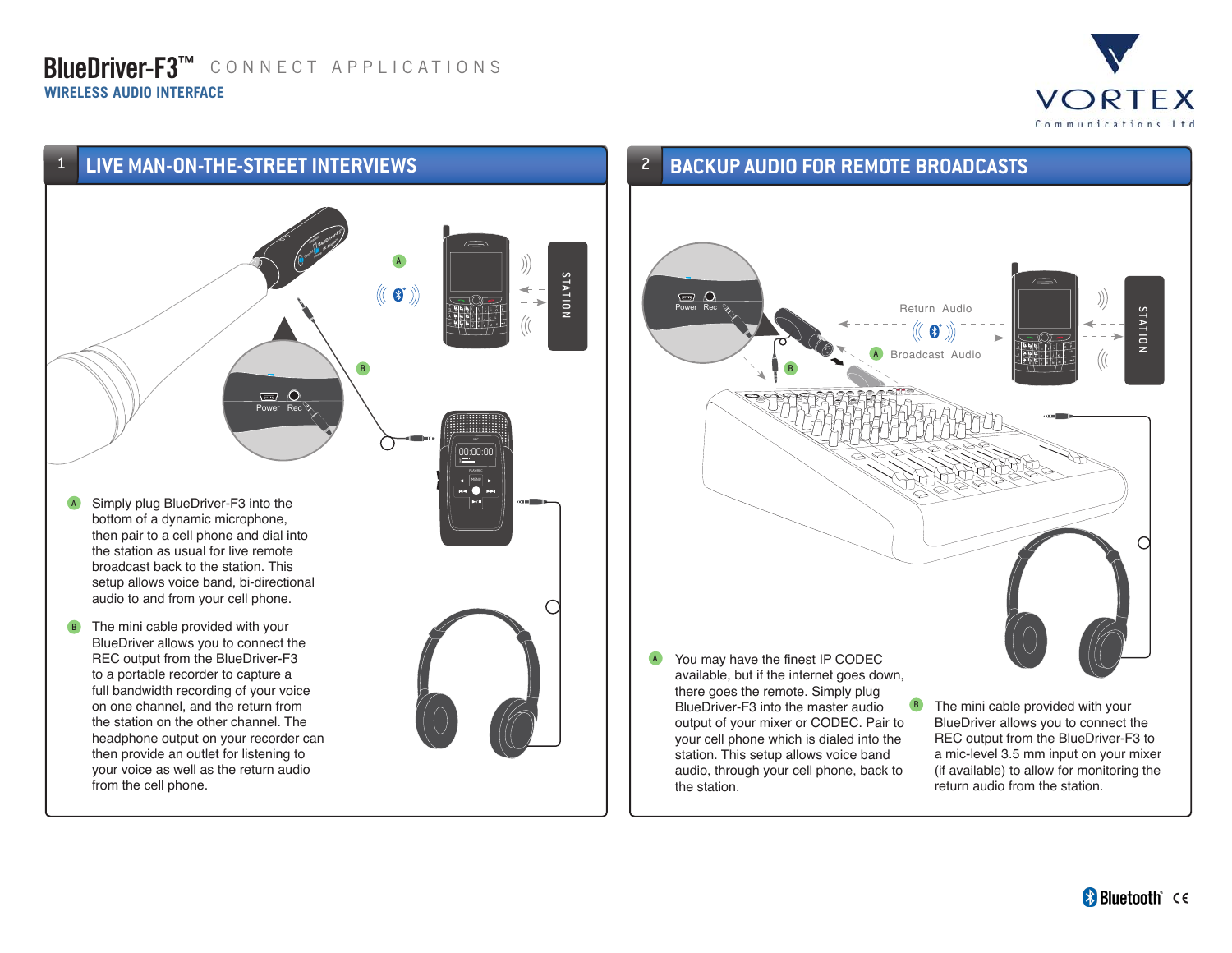### **BlueDriver-F3™** connect applications **WIRELESS AUDIO INTERFACE**





#### 4 **TRANSMIT BLUETOOTH A2DP AUDIO**



The "Headset" mode of BlueDriver-F3 connects to Bluetooth headphones or wireless speakers, and provides full 20 kHz audio bandwidth A2DP audio. Simply plug BlueDriver-F3 into the audio output of your mixer or playback system, then pair to your headphones or speaker. Keep in mind that Bluetooth A2DP processing adds a 150 millisecond delay, so this application is more appropriate for pre-recorded or

A

broadcast applications that do not have a live mic or interactive conversation. Also keep in mind that the 3 pin XLR is a balanced mono connection. BlueDriver-F3 sends the mono XLR signal to both left and right channels of the Stereo A2DP Bluetooth signal. A2DP is a one-way transmission, with nothing coming back on the return channel.